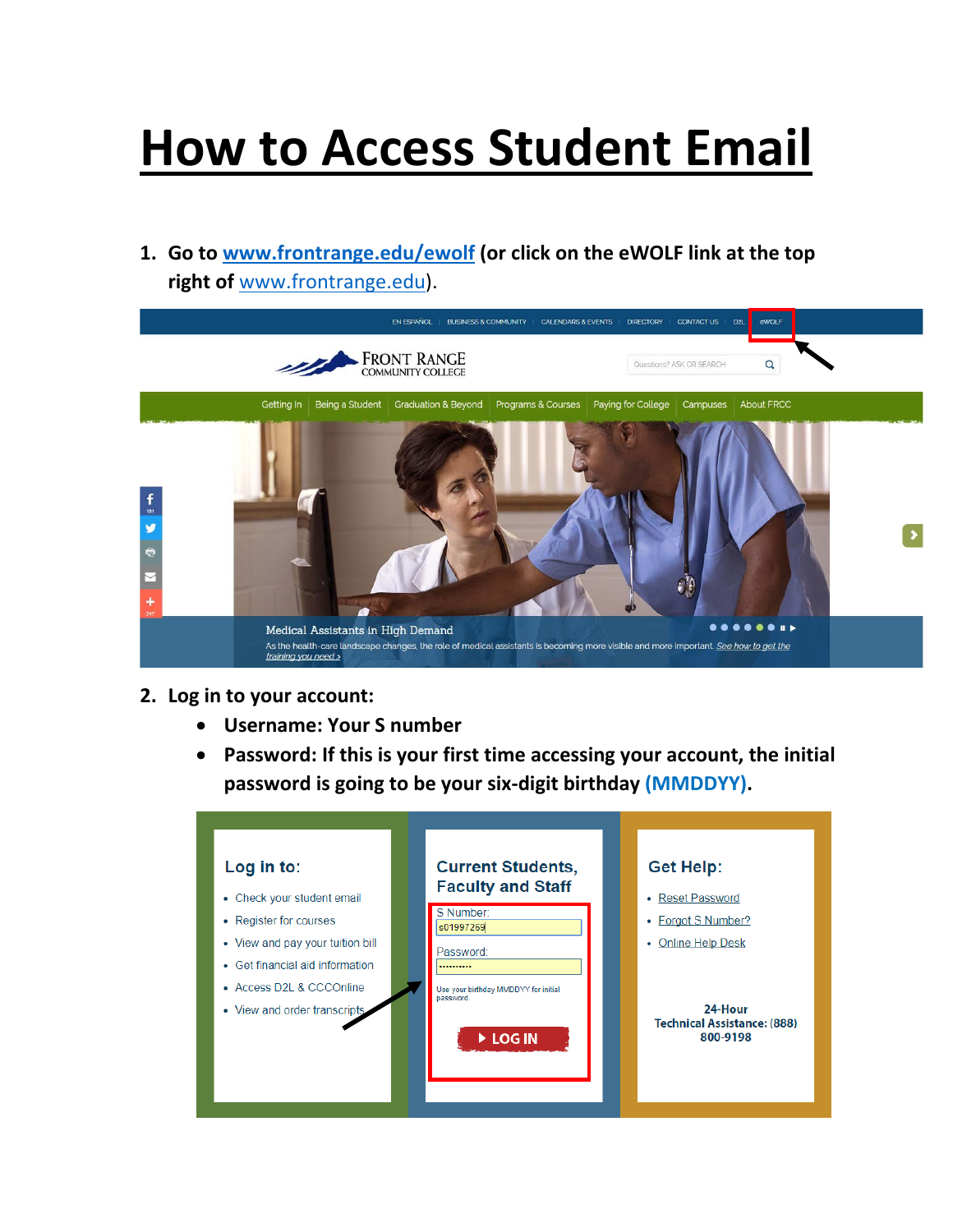**3. After logging in to eWOLF, you will be on the "Dashboard" where you can access your Student Email. Click on the "Student" link of the top right of the screen to set up your student email account.**

| $\bullet$                                                                       |               |                     |                                    |                     |                         |                                             | <b>Reset My Password</b> | Student |                             | Eac/Staff   A Go to 7   Ryan E Lindstrom Spn C |
|---------------------------------------------------------------------------------|---------------|---------------------|------------------------------------|---------------------|-------------------------|---------------------------------------------|--------------------------|---------|-----------------------------|------------------------------------------------|
| home-community                                                                  |               |                     |                                    |                     |                         |                                             |                          |         |                             |                                                |
| Dashboard                                                                       | My Profile    |                     | My Classes                         | Registration        |                         | Payments &<br>Financial Aid                 | <b>Student Resources</b> |         | My Job &<br>Benefits        | <b>Employee Tools</b>                          |
| <b>All Control of State Co</b> . A<br>Front Range Community College > Dashboard |               |                     |                                    |                     | and the dealership that |                                             |                          |         | <b>Constitution Section</b> |                                                |
|                                                                                 |               |                     |                                    |                     |                         |                                             |                          |         |                             |                                                |
| <b>STUDENT TOOLS</b>                                                            |               |                     |                                    |                     |                         |                                             |                          |         |                             |                                                |
| E                                                                               |               | $+ -$               |                                    | នយ                  |                         | 뢐                                           |                          |         |                             |                                                |
| My Schedule                                                                     | Course Access | Add/Drop<br>Classes | Look Up<br>Classes/Class<br>Search | <b>Final Grades</b> | Office 365              | <b>Financial Aid</b><br><b>Requirements</b> |                          |         |                             |                                                |
|                                                                                 |               |                     |                                    |                     |                         |                                             |                          |         |                             |                                                |
| S                                                                               |               | 鸟                   |                                    |                     |                         |                                             |                          |         |                             |                                                |
| <b>Financial Aid</b>                                                            | Pay My Bill   | COF                 | <b>Update Personal</b>             |                     |                         | <b>Student Email</b>                        |                          |         |                             |                                                |
| Award                                                                           |               |                     | Information                        | Transcripts         | Degree Check            |                                             |                          |         |                             |                                                |

**4. Your student email will automatically load and you will be redirected to your student email.**

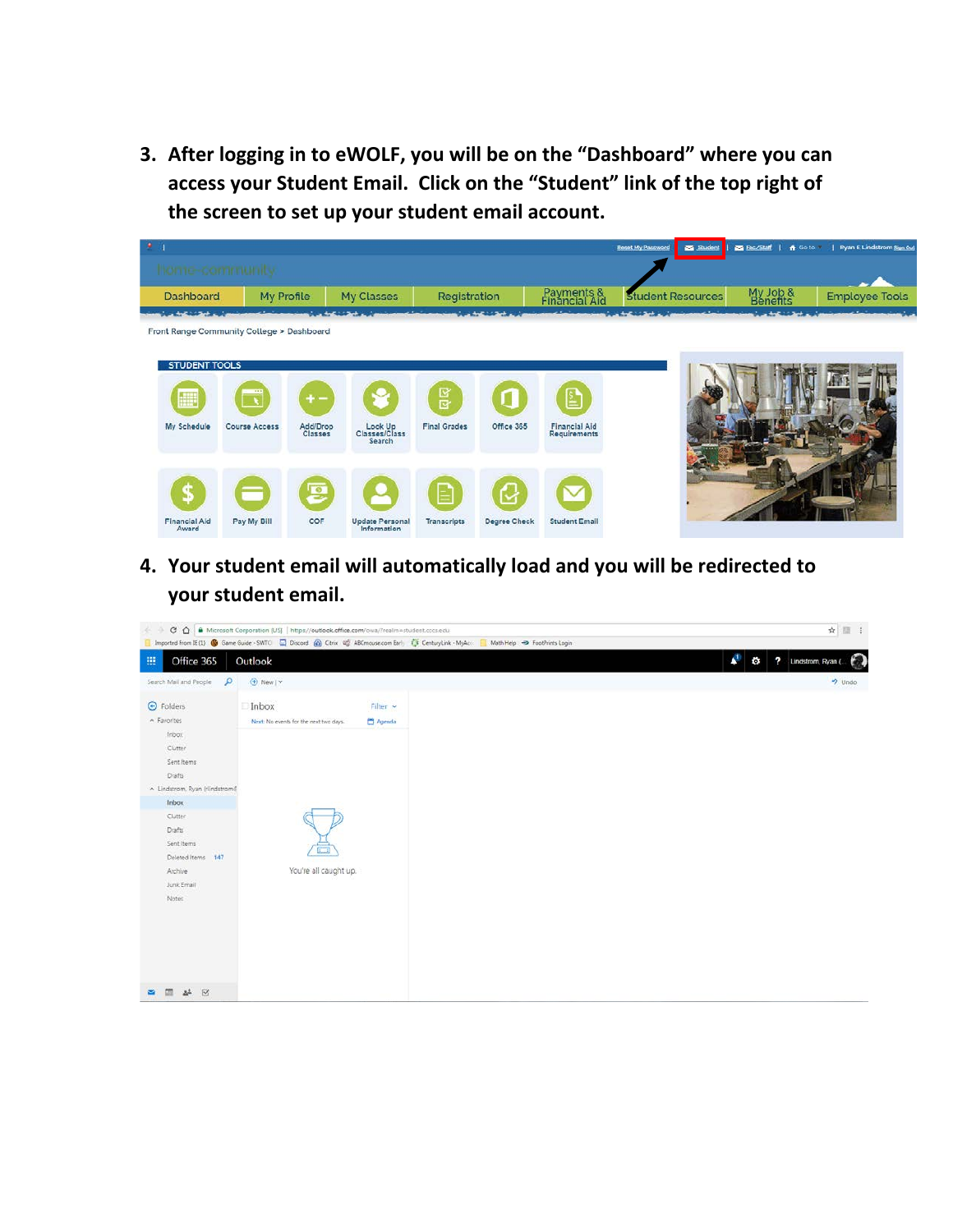## **How to View your Student Email Address**

**1. On the eWOLF Dashboard, click on the "Update Personal Information" icon under Student Tools.**

| <b>STUDENT TOOLS</b> |                      |                            |                                           |                     |                     |                                             |
|----------------------|----------------------|----------------------------|-------------------------------------------|---------------------|---------------------|---------------------------------------------|
| E                    | 232                  | $+ -$                      |                                           | 四区                  |                     | ≧                                           |
| My Schedule          | <b>Course Access</b> | Add/Drop<br><b>Classes</b> | Look Up<br>Classes/Class<br><b>Search</b> | <b>Final Grades</b> | Office 365          | <b>Financial Aid</b><br><b>Requirements</b> |
| \$                   | Ξ                    | 厚                          |                                           | E                   |                     |                                             |
| <b>Financial Aid</b> | Pay My Bill          | COF                        | <b>Update Personal</b>                    | <b>Transcripts</b>  | <b>Degree Check</b> | <b>Student Email</b>                        |
| Award                |                      |                            | Information                               |                     |                     |                                             |

**2. From here, click on "View or Update E-Mail Addresses.**

| Personal Information                                                    |                                        |                                  | <b>Close</b> |
|-------------------------------------------------------------------------|----------------------------------------|----------------------------------|--------------|
| <b>FRONT RANGE</b><br><b>COMMUNITY COLLEGE</b>                          | <b><i>MeWOLF</i></b>                   |                                  |              |
| <b>Personal Information</b><br>Student Financial Aid<br><b>Employee</b> |                                        |                                  |              |
| <b>Search</b><br>Go                                                     | RETURN TO MAIN MENU SITE MAP HELP EXIT |                                  |              |
| <b>Personal Information Menu</b>                                        |                                        | Your current Institution is FRCC |              |
|                                                                         |                                        |                                  |              |
| <b>Student E-mail Account Information</b>                               |                                        |                                  |              |
| <b>Your Profile</b>                                                     |                                        |                                  |              |
| <b>Update Your PIN</b>                                                  |                                        |                                  |              |
| View or Update Security Question and Answer                             |                                        |                                  |              |
| View or Update Addresses and Phones                                     |                                        |                                  |              |
| View or Update E-Mail Addresses                                         |                                        |                                  |              |
| <b>View or Update Emergency Contacts</b>                                |                                        |                                  |              |
| <b>View Employee Addresses and Phones</b>                               |                                        |                                  |              |
| Name and Social Security Number Change Information                      |                                        |                                  |              |

**3. Here you can see what your student email address is.**

| E-mail Addresses                                           |           |
|------------------------------------------------------------|-----------|
| <b>College Issued Student E-Mail Account</b>               |           |
| rlindstrom@student.cccs.edu                                | Preferred |
| Comment: This e-mail account cannot be deleted or changed. |           |
|                                                            |           |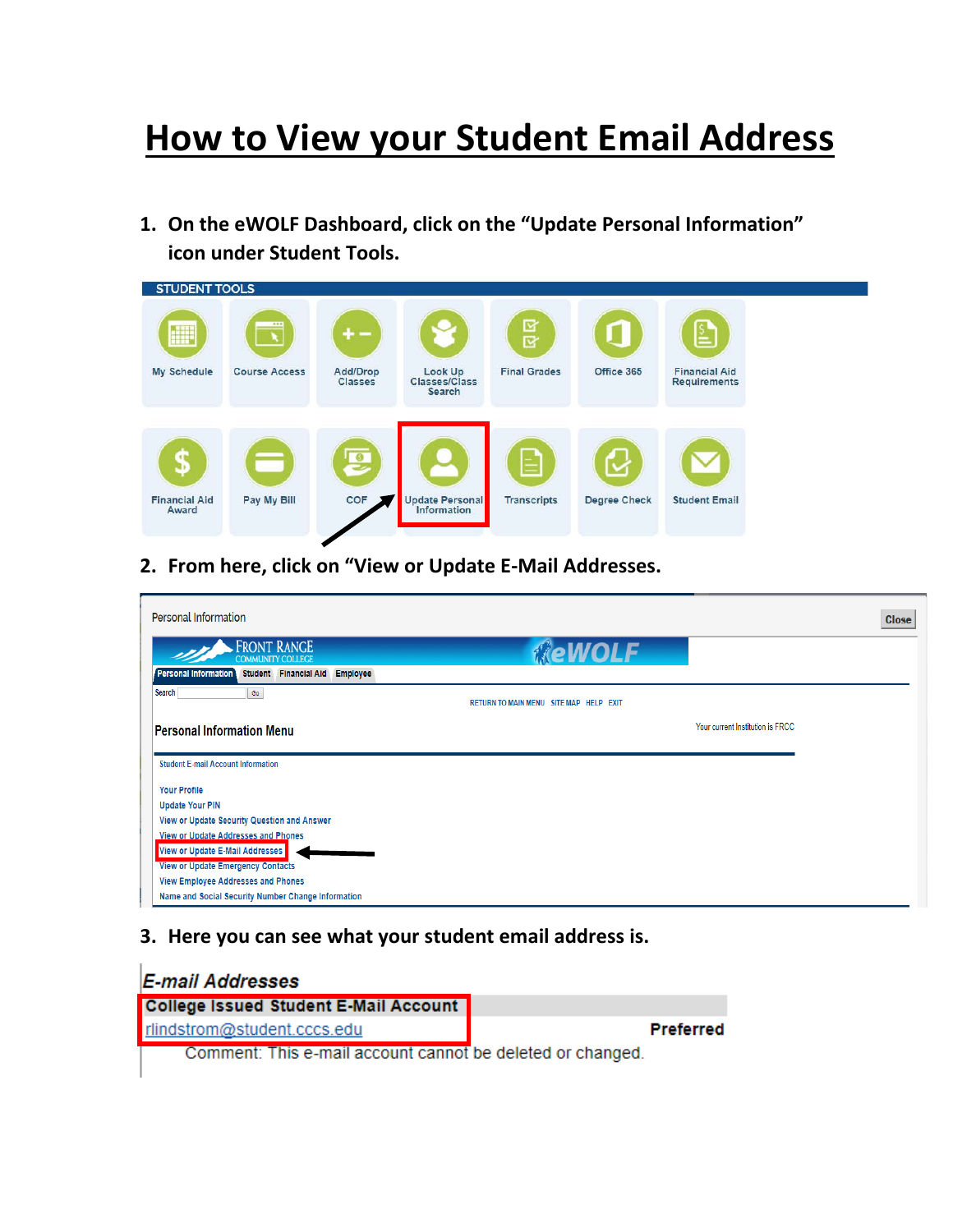## **Accessing Student Email when eWOLF is Unavailable**

**If eWOLF is unavailable or down for maintenance, there is a back-up direct webpage that is available for you to use.**

**1. Go to http://outlook.com/student.cccs.edu**

| <b>COLORADO COMMUNITY COLLEGE SYSTEM</b>                                                                                                                                                                                                                                                      |                     |  |  |  |  |
|-----------------------------------------------------------------------------------------------------------------------------------------------------------------------------------------------------------------------------------------------------------------------------------------------|---------------------|--|--|--|--|
| <b>Welcome to CCCS Office 365 Login Page</b>                                                                                                                                                                                                                                                  |                     |  |  |  |  |
|                                                                                                                                                                                                                                                                                               | <b>Please Login</b> |  |  |  |  |
|                                                                                                                                                                                                                                                                                               | S Number:           |  |  |  |  |
|                                                                                                                                                                                                                                                                                               | Password*:          |  |  |  |  |
|                                                                                                                                                                                                                                                                                               | Login               |  |  |  |  |
| <b>Forgot S Number?</b><br><b>Forgot Password?</b>                                                                                                                                                                                                                                            |                     |  |  |  |  |
| *This Password is the same one used for your school Portal account. The portal has<br>different names at each school, so you may also know it as: myACC, My CCA,<br>CCDConnect, CCCSConnect, MyCCConline, Crossroads, eWolf, AccessNJC, MyMCC,<br>MyOJC, myPCC, myPPCC, Go2TSJC, or The Rock. |                     |  |  |  |  |
|                                                                                                                                                                                                                                                                                               |                     |  |  |  |  |

**2. After logging in, you will be directed to your student email inbox.**